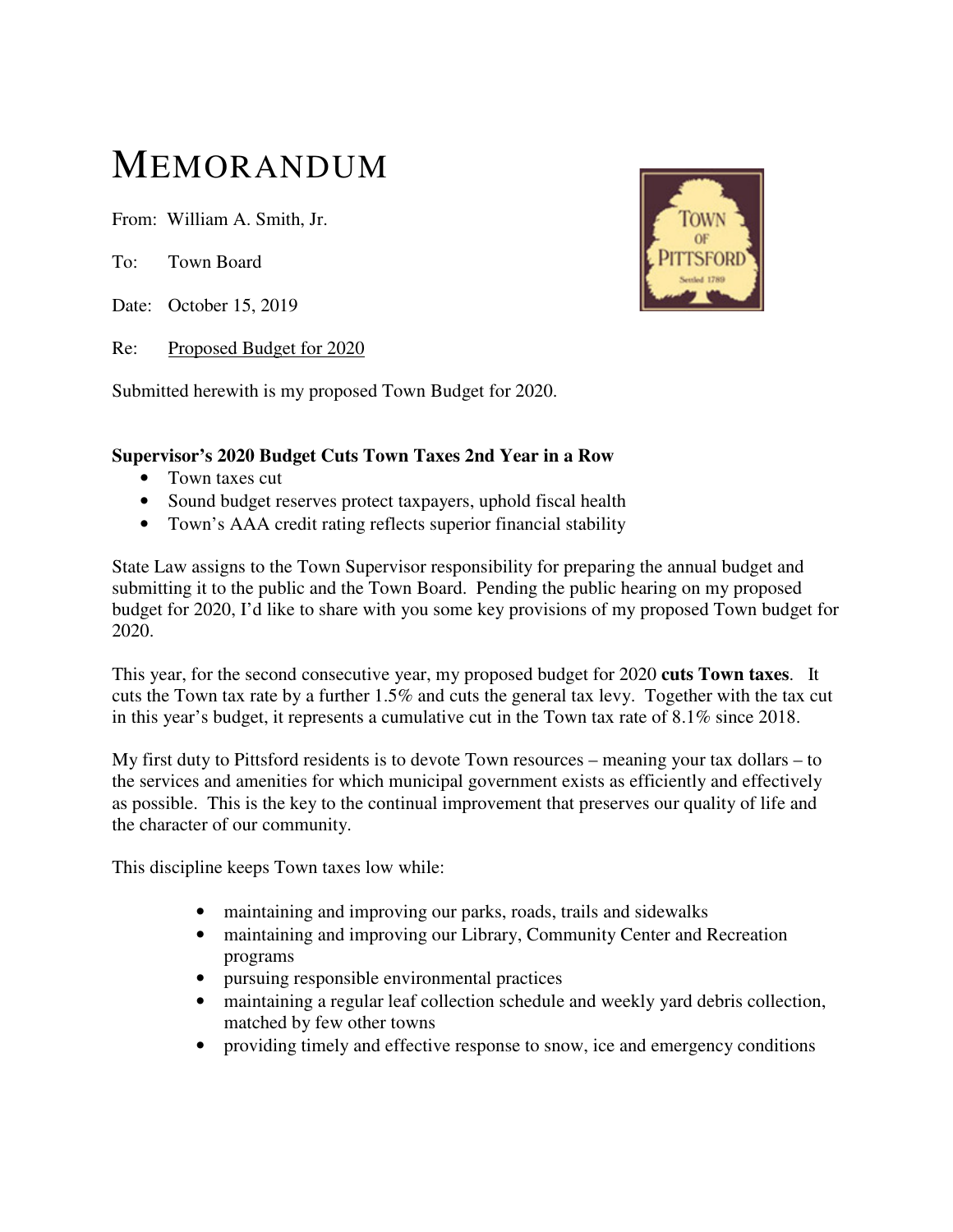This approach includes keeping Town taxes low, maintaining necessary budget reserves and maintaining our excellent credit rating – Triple A -- the highest of any town in New York north of Westchester County.

**Cutting Town taxes** while preserving the quality and range of services takes resourcefulness, commitment to efficiency, lean staffing and clear understanding of Town operations and needs both current and future.

We're all burdened by high New York state taxes. For the part of the picture we have actual control over at Pittsford Town Hall – we control it! **Out of every dollar you pay in property tax, less than nine cents is Town of Pittsford tax.** 

Of the 18 towns in Monroe County, Pittsford's Town tax rate is 7th lowest. If you don't count towns that make money from big landfills, and towns with big box commercial areas much bigger than Pittsford's, we're 5th lowest. And Pittsford provides municipal services that not all of the other lower-taxed towns do, such as regular and frequent leaf pick up, yard debris pick up, a community center, recreation programing and a Town-financed library, just to name a few.

My 2020 budget cuts the general Town tax rate and the general Town tax levy, preserves existing services and amenities, and funds the following new services and amenities, among others:

- maintains increased funding for residential road repaving program
- improvements to our Pittsford Community Library
- increased support for Pittsford Volunteer Ambulance
- increased funding for Pittsford Youth Services
- a new kayak launch on the canal, handicapped accessible and easier for seniors
- support for Elderberry Express
- our continuing environmental initiatives that save taxpayers money while protecting our natural resources
- upgrades to King's Bend Park
- more recreation programs

**Budget reserves** are funds set aside to cover longer-term expenses expected beyond the current budget year and unexpected costs. They're the municipal equivalent of personal savings, to fund a roof replacement you've planned for next year, for example, or to get a new furnace when the old one dies.

If the Town had to borrow in order to buy a \$247,000 truck to plow snow, it would cost taxpayers more. Much more than buying the same truck from available funds. Pittsford prepares properly.

The same principle of intelligent fiscal management applies to preparing for emergencies. Again, Pittsford is prepared. We're not at the mercy of lenders who can gouge with the highest interest rates a municipality that hasn't planned ahead.